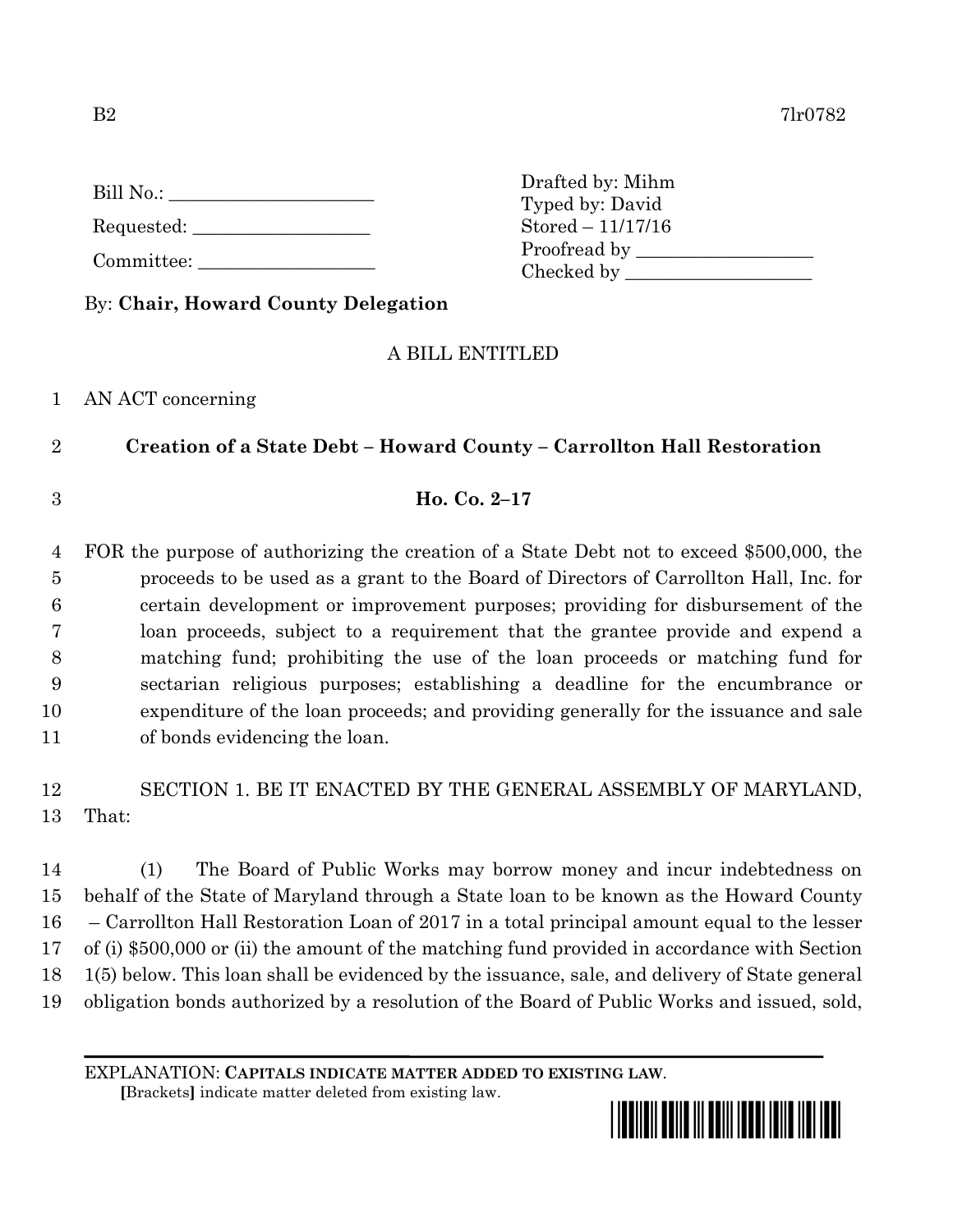## 7lr0782

 and delivered in accordance with §§ 8–117 through 8–124 and 8–131.2 of the State Finance and Procurement Article.

 (2) The bonds to evidence this loan or installments of this loan may be sold as a single issue or may be consolidated and sold as part of a single issue of bonds under § 8–122 of the State Finance and Procurement Article.

 (3) The cash proceeds of the sale of the bonds shall be paid to the Treasurer and first shall be applied to the payment of the expenses of issuing, selling, and delivering the bonds, unless funds for this purpose are otherwise provided, and then shall be credited on the books of the Comptroller and expended, on approval by the Board of Public Works, for the following public purposes, including any applicable architects' and engineers' fees: as a grant to the Board of Directors of Carrollton Hall, Inc. (referred to hereafter in this Act as "the grantee") for the acquisition, planning, design, construction, repair, renovation, reconstruction, site improvement, and capital equipping of Carrollton Hall and the surrounding grounds, located in Howard County.

 (4) An annual State tax is imposed on all assessable property in the State in rate and amount sufficient to pay the principal of and interest on the bonds, as and when due and until paid in full. The principal shall be discharged within 15 years after the date of issuance of the bonds.

 (5) Prior to the payment of any funds under the provisions of this Act for the purposes set forth in Section 1(3) above, the grantee shall provide and expend a matching fund. No part of the grantee's matching fund may be provided, either directly or indirectly, from funds of the State, whether appropriated or unappropriated. No part of the fund may consist of real property, in kind contributions, or funds expended prior to the effective date of this Act. In case of any dispute as to the amount of the matching fund or what money or assets may qualify as matching funds, the Board of Public Works shall determine the matter and the Board's decision is final. The grantee has until June 1, 2019, to present evidence satisfactory to the Board of Public Works that a matching fund will be provided. If satisfactory evidence is presented, the Board shall certify this fact and the amount of the matching fund to the State Treasurer, and the proceeds of the loan equal to the amount of the matching fund shall be expended for the purposes provided in this Act. Any amount of the loan in excess of the amount of the matching fund certified by the Board of Public Works shall be canceled and be of no further effect.